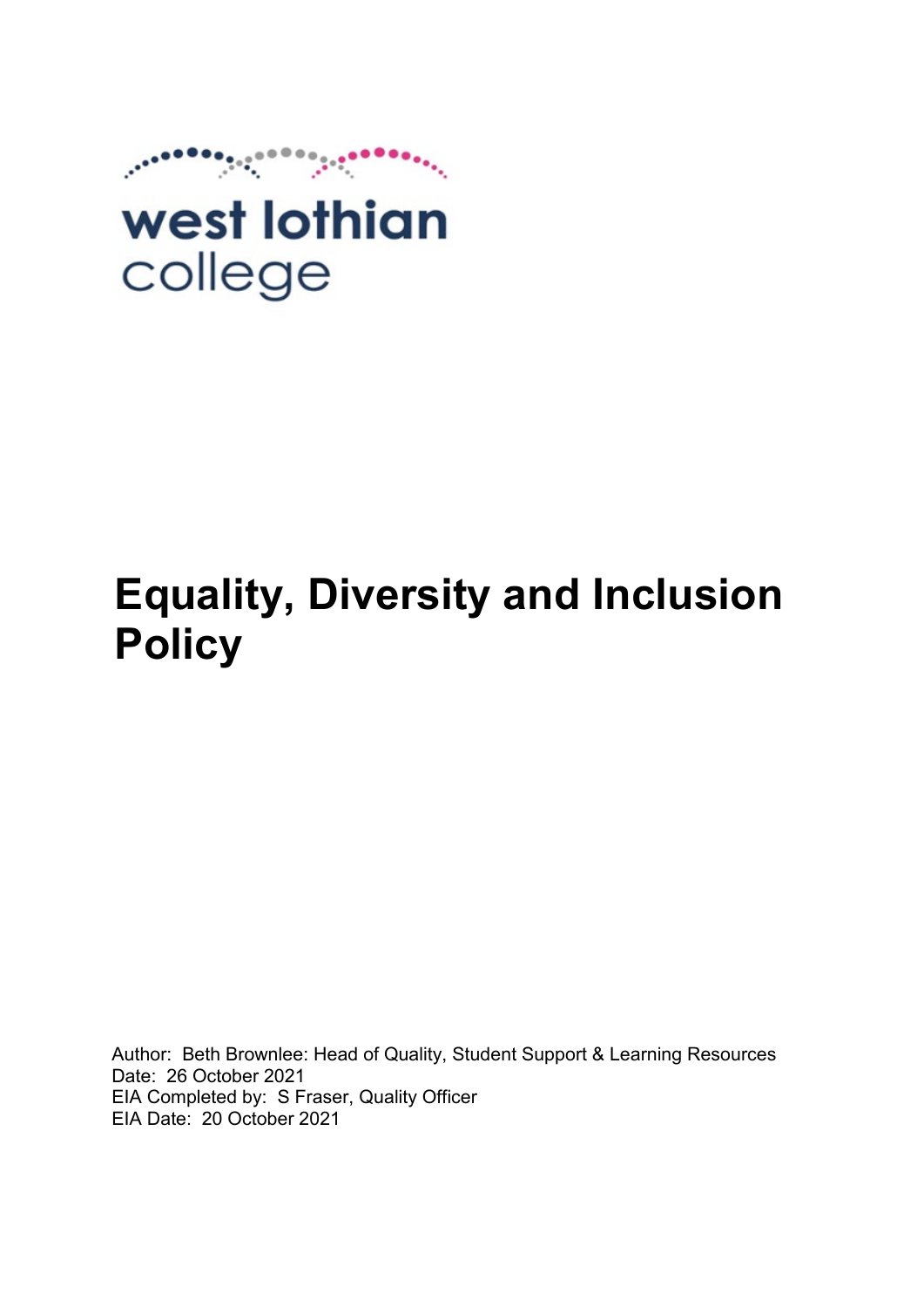# **Contents**

| $\mathbf 1$    |     |                                                                                      |  |
|----------------|-----|--------------------------------------------------------------------------------------|--|
| $\overline{2}$ |     |                                                                                      |  |
|                | 2.1 |                                                                                      |  |
|                | 2.2 | Harassment and VictimisationError! Bookmark not defined.                             |  |
| 3              |     |                                                                                      |  |
|                | 3.1 | Equalities Planning, Activities and Reporting Error! Bookmark not defined.           |  |
|                | 3.2 | Inclusiveness and Widening Access  Error! Bookmark not defined.                      |  |
|                | 3.3 | Safeguarding Young People and Adults at Risk of Harm Error! Bookmark<br>not defined. |  |
|                | 3.4 | Care Experienced Learners  Error! Bookmark not defined.                              |  |
|                | 3.5 | Recruitment of Ex-OffendersError! Bookmark not defined.                              |  |
|                | 3.6 |                                                                                      |  |
|                | 3.7 | Changes to Service and Policy Management Error! Bookmark not defined.                |  |
|                | 3.8 |                                                                                      |  |
| 4              |     |                                                                                      |  |
| 5              |     |                                                                                      |  |
| 6              |     | Equality Impact Assessment (EIA)Error! Bookmark not defined.                         |  |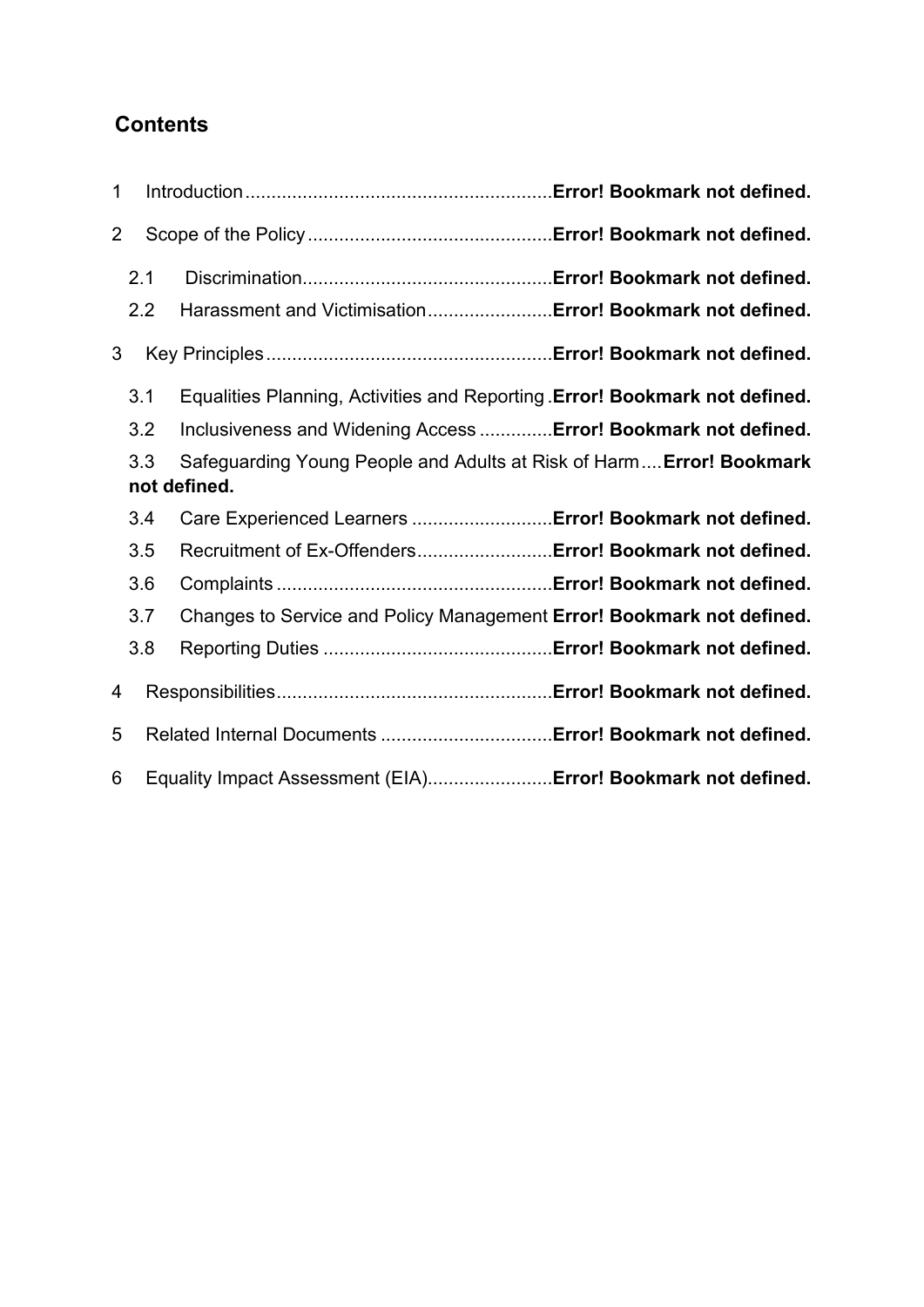## **History of Changes**

| <b>Version</b> | <b>Description of Change</b>                                                                                                                                  | <b>Authorised by</b> | Date            |
|----------------|---------------------------------------------------------------------------------------------------------------------------------------------------------------|----------------------|-----------------|
|                | Policy Review: Equality Policy<br>required to set out the College's<br>arrangements to meet the needs of<br>the Equalities Act and associated<br>legislation. | J. Stalker           | 17 October 2018 |
|                | Policy reviewed and updated to<br>include the new Equality Outcomes<br>Also updated to include a revised                                                      |                      |                 |
| l1.2           | <b>Statement of Inclusiveness</b>                                                                                                                             | <b>B.</b> Brownlee   | 26 October 2021 |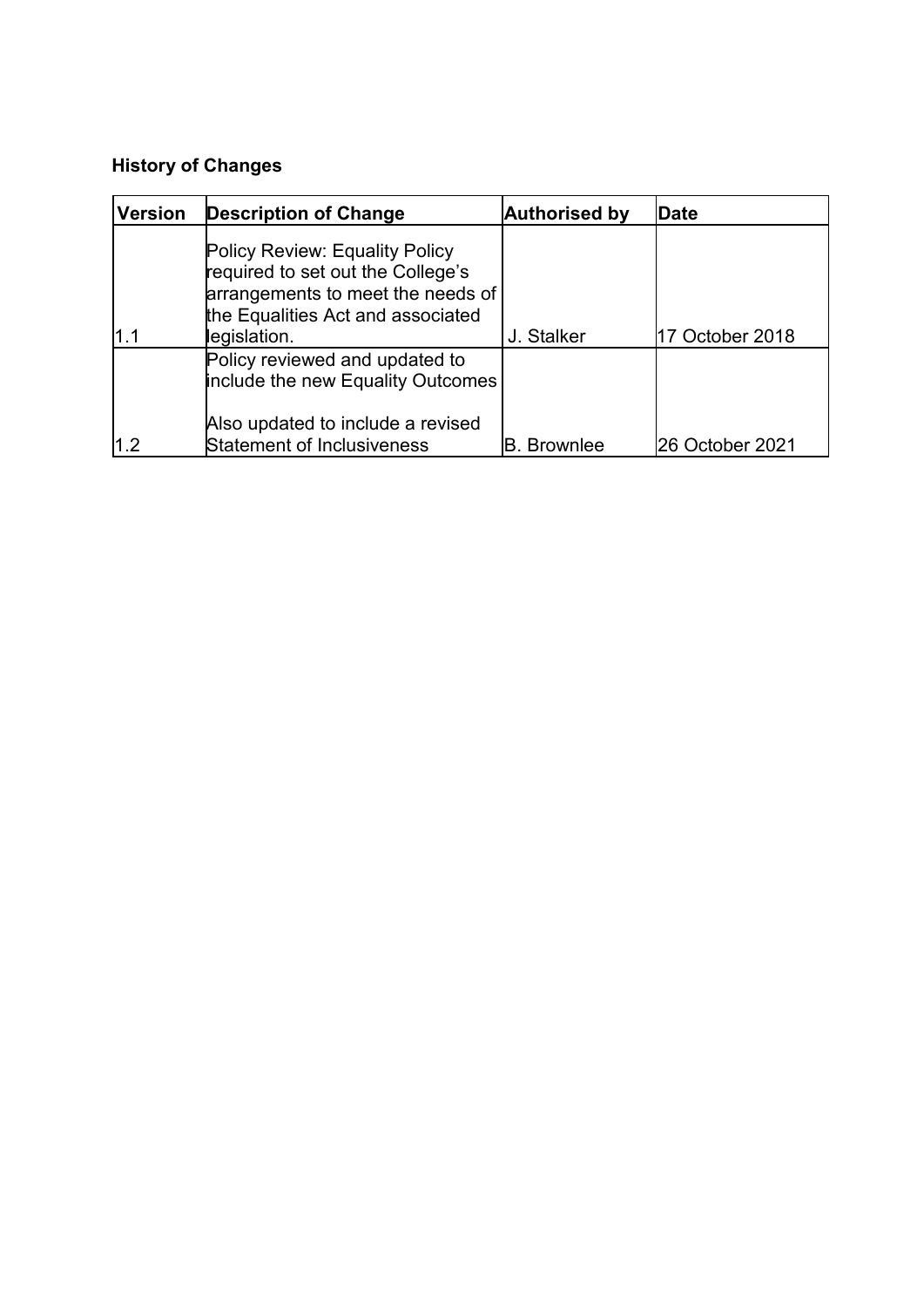## **Statement of Inclusiveness**

West Lothian College is an inclusive organisation and all policies, procedures, strategies, plans, provisions, criteria, functions, practices, and activities, including decisions and the delivery of services are assessed to consider the impact on staff and students covered by the Equalities Act 2010 by the completion of an Equalities Impact Assessment (EIA). Protected characteristics are defined as age, disability, gender reassignment, marriage, or civil partnership (in employment only), pregnancy and maternity, race, religion or belief, sex, sexual orientation. **Equality Impact Assessment is attached at Appendix 1**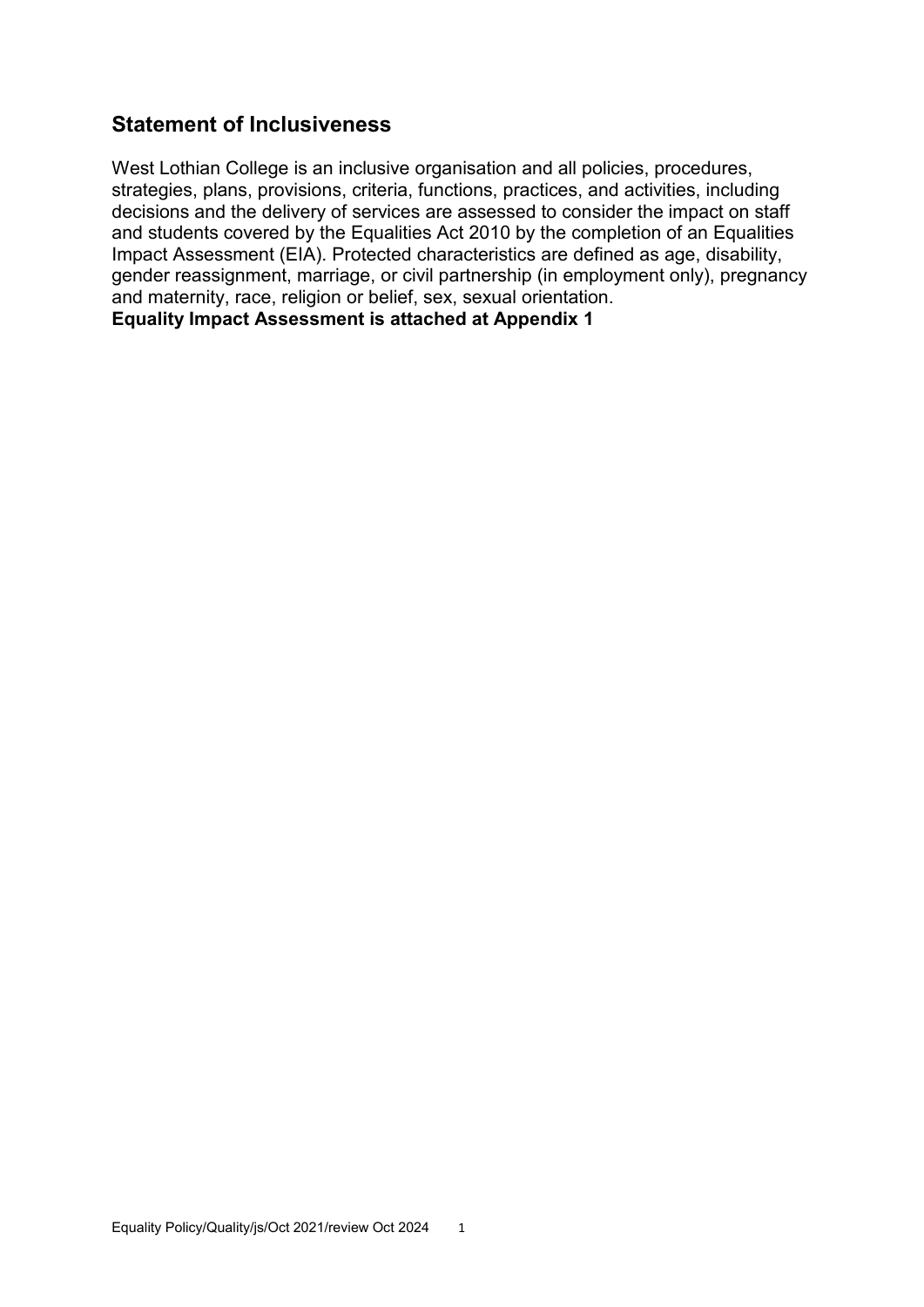## **1 Introduction**

West Lothian College aims to provide a working and learning environment that advances equality, a diverse culture, where everyone is welcomed, respected, valued, and supported.

The College is subject to, and compliant with, the Public Sector Equality Duty. The general duty requires the College to have due regard to the need to:

- Eliminate unlawful discrimination, harassment, victimisation, and other prohibited conduct.
- Advance equality of opportunity between people who share a relevant protected characteristic and those who do not.
- Foster good relations between people who share a relevant protected characteristic and those who do not.

The Policy also conforms with legislation subsequent to the Equalities Act 2010 including the Scottish Government Equally Safe Strategy 2014 (updated 2016), the Scottish Government National Plan for British Sign Language 2017 and the Scottish Government Period Poverty Initiative 2017.

The College 's Equality Outcomes Action Plan demonstrates how the College will pay due regard to its obligations under the Equality Act 2010 (including reflecting the provisions of the Scottish Specific Duties) and other relevant legislation. The College undertakes to exceed the legislative requirements. The evidence is reported in the College Mainstreaming Report.

#### **Equality Outcomes 2021 - 2024**

| <b>Outcome 1</b> | The College will be welcoming to all and be proactive in<br>attracting, recruiting, and retaining staff and students from under-<br>represented groups.                                      |
|------------------|----------------------------------------------------------------------------------------------------------------------------------------------------------------------------------------------|
| <b>Outcome 2</b> | The College will keep students at the centre of everything we do<br>by ensuring that every student feels welcome, safe, and<br>supported in both physical and virtual learning environments. |
| <b>Outcome 3</b> | The College will always strive for better by removing barriers to<br>learning and by being proactive in enabling all students to<br>succeed.                                                 |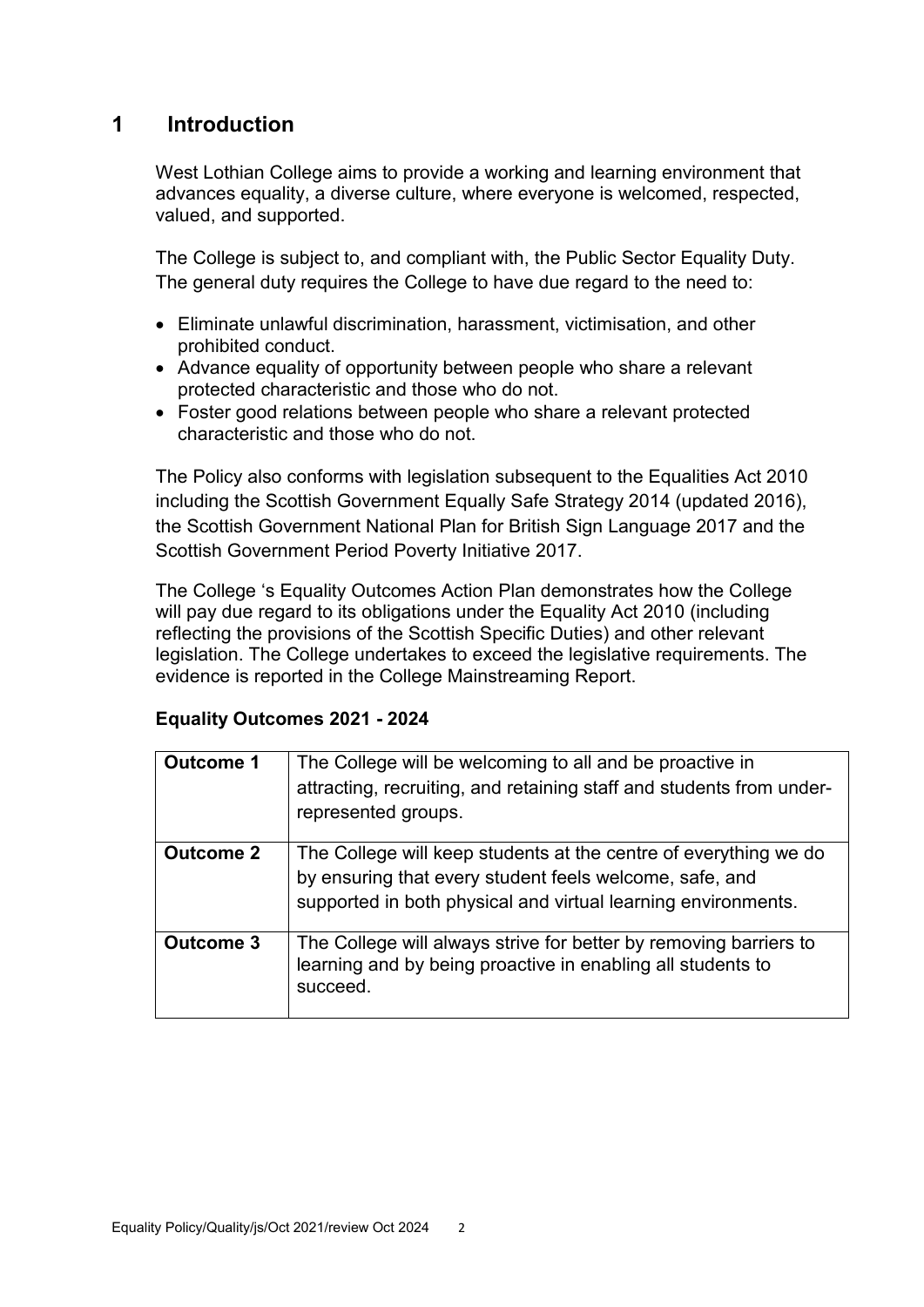## **2 Scope of the Policy**

This Policy applies to all members of the College community, including:

- All members of staff (full and part time) holding a contract of employment, and staff from other institutions on placement at, or visiting the College.
- All students, including visiting and placement students.
- Visitors, including external persons or agencies using the College's premises, facilities, or services.
- Contractors working at the College or for the College.
- Individuals working or acting on the College's behalf, including suppliers of goods and services

The College will assess the impact of its policies and practices to identify and mitigate any disadvantage to protected characteristic groups. The College will ensure that no group within protected characteristics experience unfair discrimination, harassment or victimisation while working at, studying with, or visiting the College. Protected characteristics as defined by the Act are listed below.

#### **Protected Characteristics**

Protected characteristics are the grounds upon which discrimination is unlawful. The protected characteristics defined under the Act are:

- Disability
- Gender reassignment
- Marriage and civil partnership
- Pregnancy and maternity
- Race
- Religion or belief (including lack of belief)
- Sex
- Sexual orientation.
- Age

The College will assess the impact of its policies and practices to identify and mitigate any disadvantage to protected characteristic groups. The College will also ensure that all job applicants, applicants for promotion and applicants for study are being fairly treated, and to support and inform the Equality Impact Assessment process.

The College is also committed to ensuring that looked after children and care leavers (care experienced students) are properly and timeously supported to gain a place at the College, make the most of their opportunities, and remain on course and attain a successful outcome. The College will also ensure that the needs of students with significant caring responsibilities are considered in the planning and implementation of all services.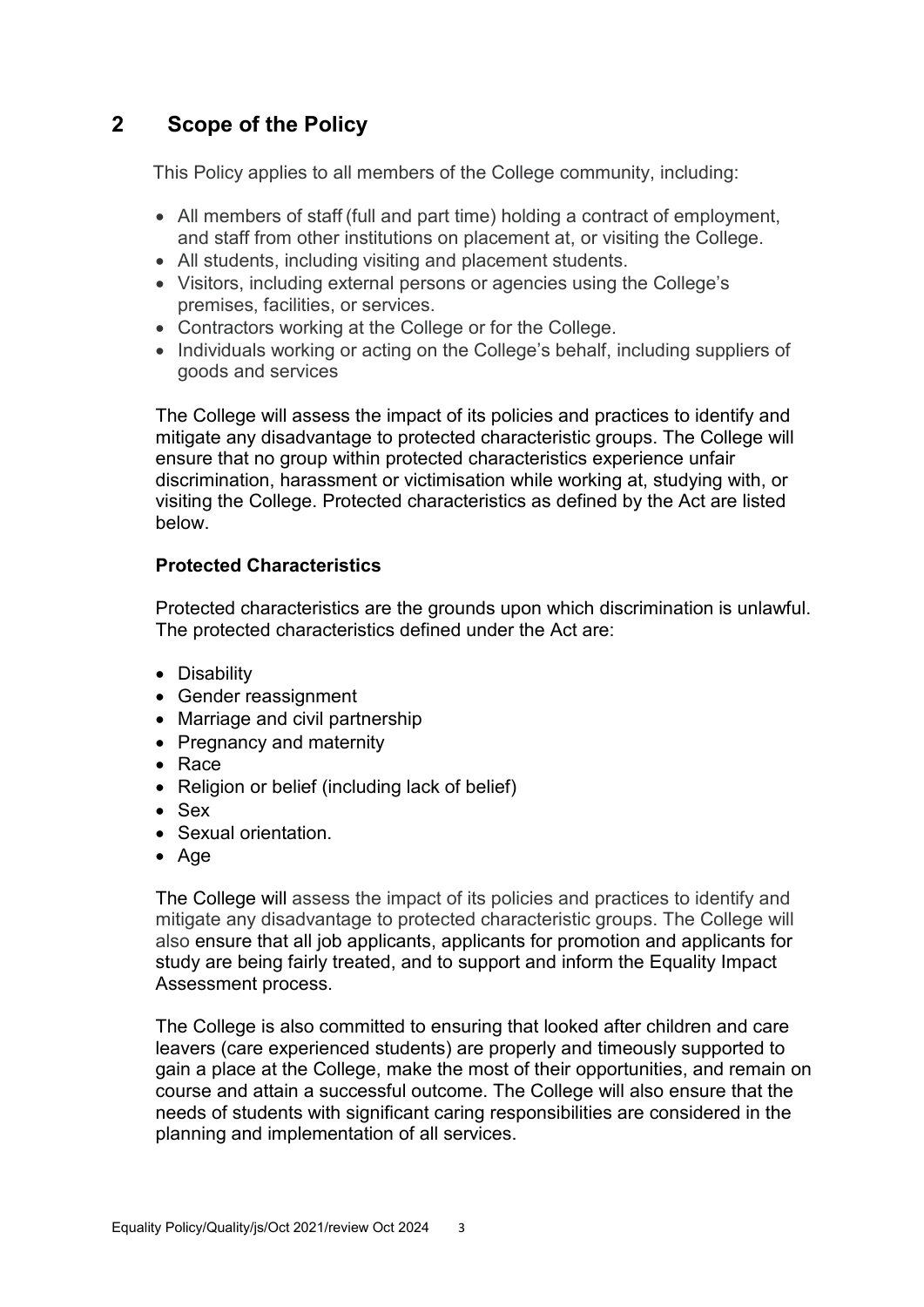### **2.1 Discrimination**

#### **Forms of Discrimination (Equality Act 2010)**

#### **1 Direct Discrimination**

Occurs when someone is treated less favourably than another person because of a protected characteristic they have or are thought to have or because they associate with someone who has a protected characteristic.

The new definition of direct discrimination extends protection based on association and perception, already applicable to race, sexual orientation and religion or belief, to include age, disability, gender reassignment, and sex.

- **a** Refers to discrimination based on an individual's association with another person belonging to a relevant protected characteristic.
- **b** This is direct discrimination against a person because of a belief that a person possesses a particular protected characteristic. It applies even if the person does not actually possess that characteristic.
- **2** This occurs when a provision, criterion or practice is neutral on the face of it, but its impact particularly disadvantages people with a protected characteristic, unless the person applying the provision can justify it as a proportionate means of achieving a legitimate aim.

The College will ensure that individuals or groups are:

- Not discriminated on grounds of age, disability, gender reassignment, marriage and civil partnership, pregnancy and maternity, race, religion or belief, sex, or sexual orientation (hereafter referred to as the 'protected characteristics') in any decisions concerning student admissions, progression, or support provision.
- Not discriminated on grounds of any protected characteristic, in decisions concerning staff recruitment and selection, career development, promotion, staff development opportunities, pay and remuneration, or reward and recognition.

Carers may also be protected against discrimination by association with the protected characteristic of disability.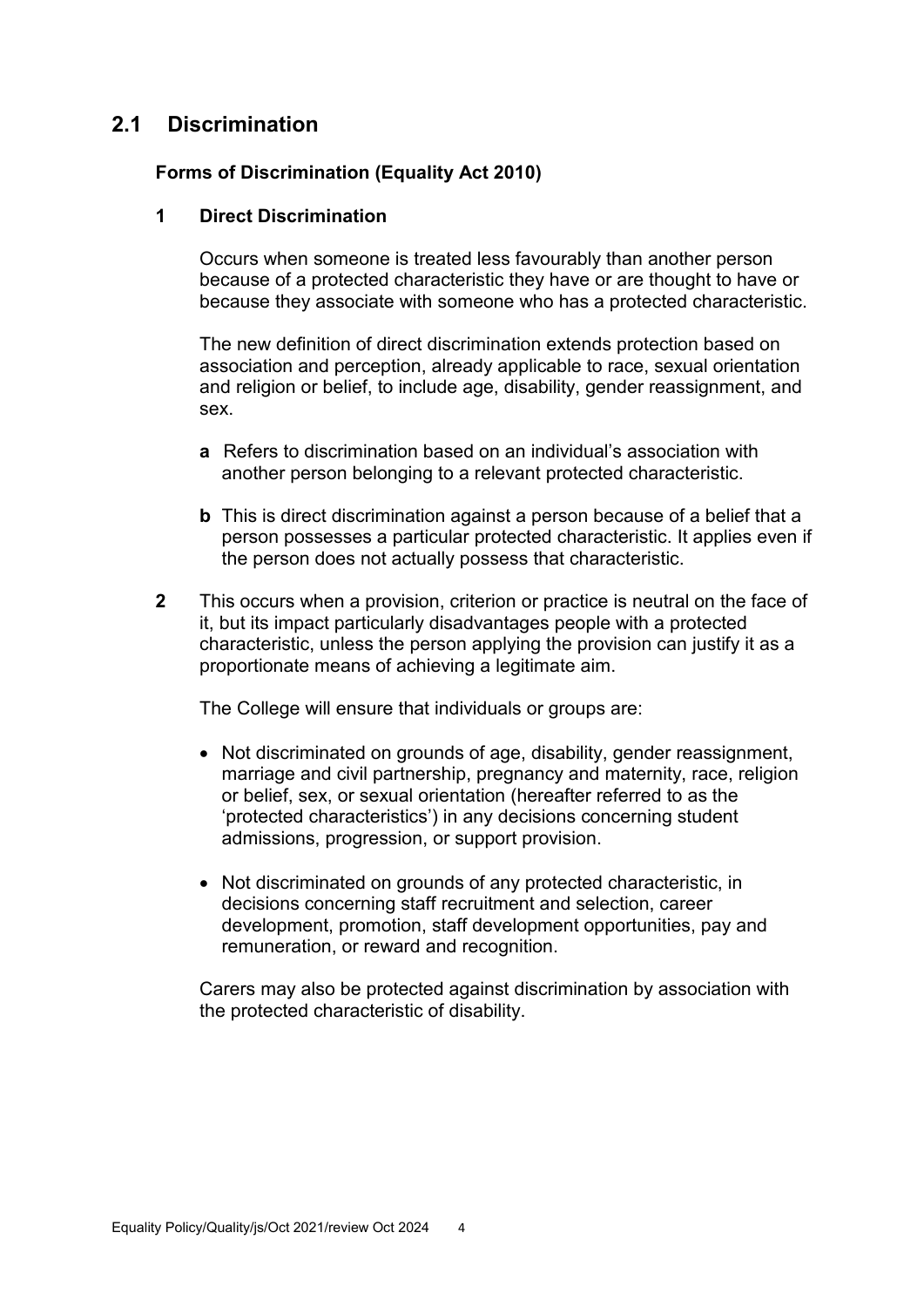#### **Duty to Make Reasonable Adjustments**

The Act consolidates and extends previous duties upon employers and providers of education, goods, and services to make reasonable adjustments for disabled people. The duty is three-fold:

- Where a provision, criterion or practice puts a disabled person at a substantial disadvantage in relation to a relevant matter in comparison with persons who are not disabled, reasonable adjustments must be made to avoid the disadvantage.
- Where a physical feature puts a disabled person at a substantial disadvantage in comparison with persons who are not disabled, reasonable adjustments must be made to avoid the disadvantage
- Where a disabled person would, but for the provision of an auxiliary aid, be at a substantial disadvantage in comparison with persons who are not disabled, reasonable adjustments must be made to avoid the disadvantage by providing the auxiliary aid. In addition, where requirements relate to the provision of information, reasonable adjustments include ensuring that the information is available in an accessible format.

#### **2.2 Harassment and Victimisation**

**The College has a zero-tolerance policy on any form of harassment and victimisation.**

#### **Harassment**

The Equality Act 2010 outlines three types of harassment.

- Unwanted conduct that has the purpose or effect of creating an intimidating, hostile, degrading, humiliating or offensive environment for the complainant, or violating the complainant's dignity (this applies to all protected characteristics apart from pregnancy and maternity, and marriage and civil partnership)
- Unwanted conduct of a sexual nature (sexual harassment)
- Treating a person less favourably than another person because they have either submitted to, or rejected, sexual harassment or harassment related to sex or gender reassignment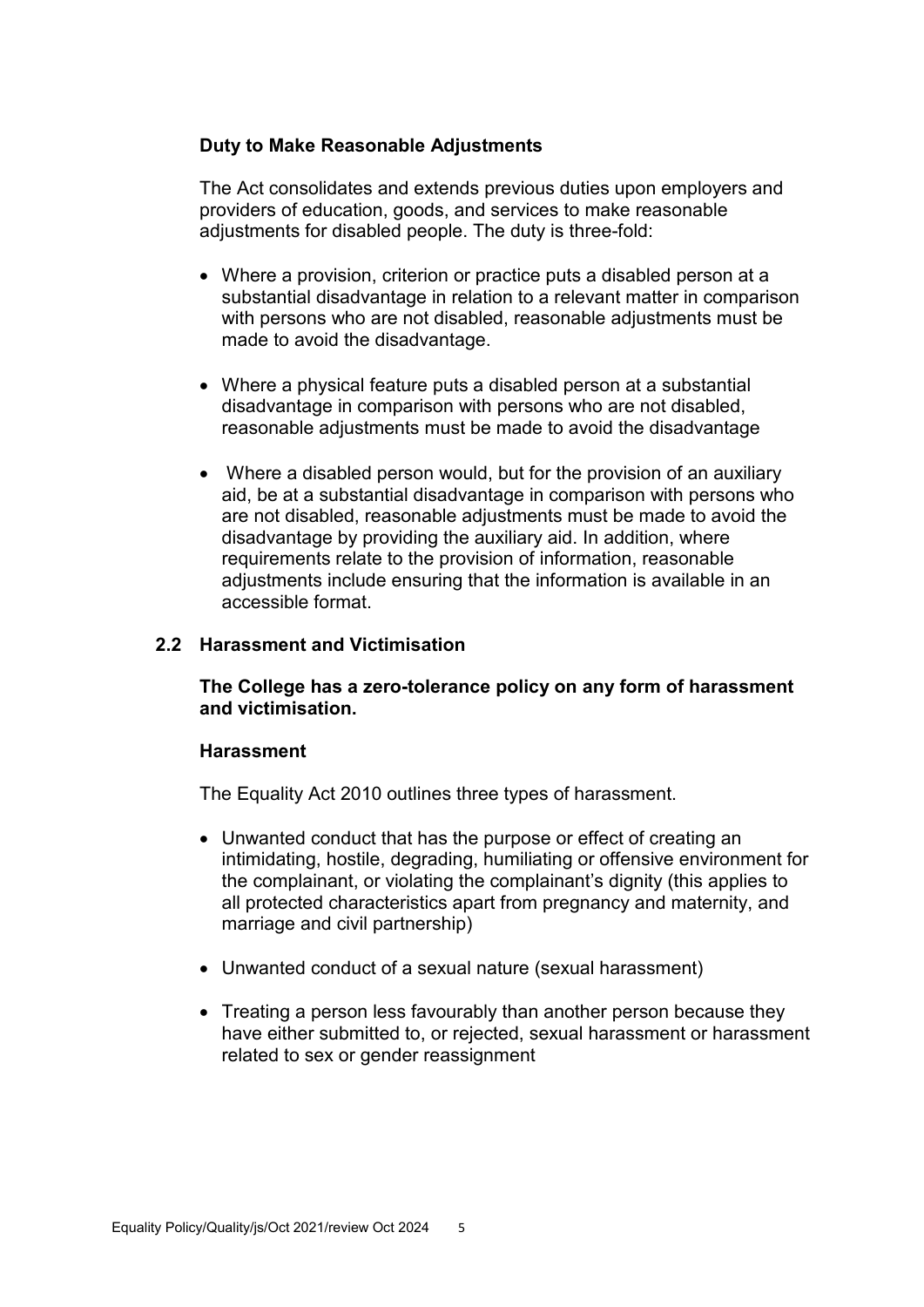People are protected from harassment if they are perceived to have, or associate with someone with, a protected characteristic.

Harassment is in the perception of the individual, not the organisation. Even if the behaviour is not directed at them, whether they do or do not have the protected characteristic, if it is occurring within their environment, they have the right to complain of harassment.

The College also recognises that harassment is harmful, causes distress, and can lead to illness and poor performance. No form of harassment will be condoned at the College, whether coming from staff, students, or visitors. The College will ensure that staff and students can report any form of harassment without fear of repercussion.

Where appropriate, every effort will be made to resolve the situation informally. Some incidents, however, by virtue of their serious nature, may need to be dealt with immediately under the College's formal procedures.

#### **Victimisation**

Victimisation takes place where one person treats another less favourably because they have asserted their legal rights in accordance with the Equality Act 2010 or helped someone else to do so. This includes making a complaint, taking legal action, providing evidence related to proceedings or alleging that discrimination has taken place.

The College will ensure that staff and students can complain or bring to the College attention any concern about discrimination or harassment without fear of victimisation.

The College will investigate any claims of victimisation and make every effort to resolve the issue informally unless the seriousness of the incident is such that formal proceedings are required.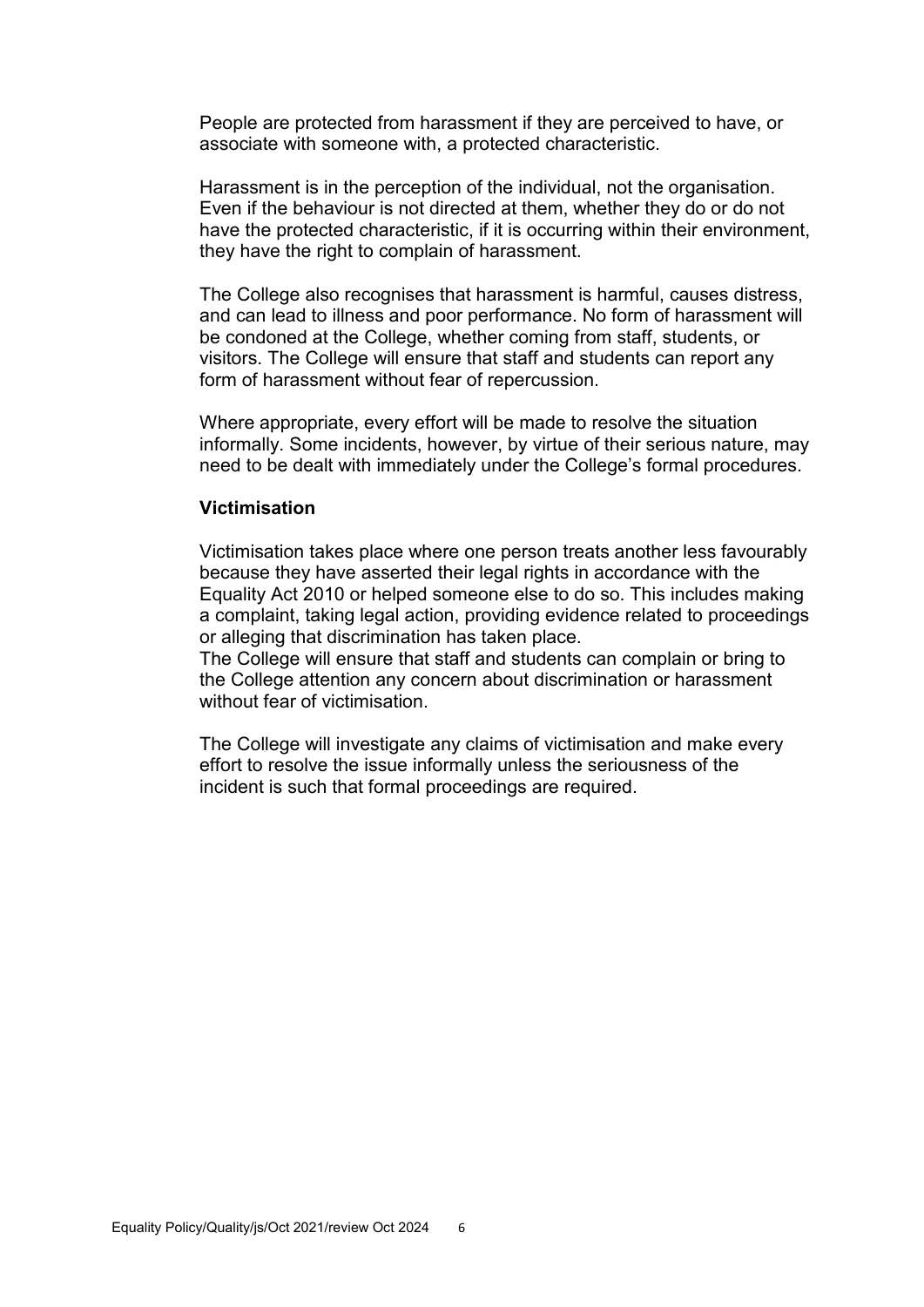#### **3 Key Principles**

- The College believes that all students and staff should benefit from college life and the opportunities that study and work with the college provides. The College is committed to adopting flexible strategies and practices that support individual needs and circumstances.
- The College is committed to ensuring that all students, and staff, have the same right to access learning and development opportunities.
- The College is committed to promoting equality and inclusion, recognising and celebrating diversity and avoiding unfair discrimination within the College own recruitment and working practices for both study and employment.
- The College is committed to ensuring that any changes in the provision of services, or how the College services are accessed, do not negatively impact on any section of society, and will assess the impact of changes made to ensure that impact is removed or minimised.
- The College believes that all students and staff should be able to study and work in a mutually respectful and supportive environment that enables personal growth and success.

#### **3.1 Equalities Planning, Activities and Reporting**

West Lothian College aims to be a fully inclusive college that embraces and celebrates diversity.

The College aspires to achieve more than just the minimum legislative compliance required and we seek to do this by actively promoting and embedding equality and diversity, to the benefit of all, across all college activities and throughout the College organisation.

This is reflected in the College's vision, described in the Equalities Mainstreaming Report, which sets out the Colleges desire to move beyond the statutory obligations and to embed equality and diversity into everyday activities. The report reflects the Colleges long-term commitment to equality and aims to work with the students, staff, stakeholders, and the wider college sector to develop and implement its equality action plan.

The Equalities Action Plan, reviewed annually, sets out the activities planned towards the achievement these objectives, and improve on the College current good practice. In preparing the College Outcomes the staff, stakeholders were consulted through surveys and focus groups to ensure that the Outcomes would meet the intended impact.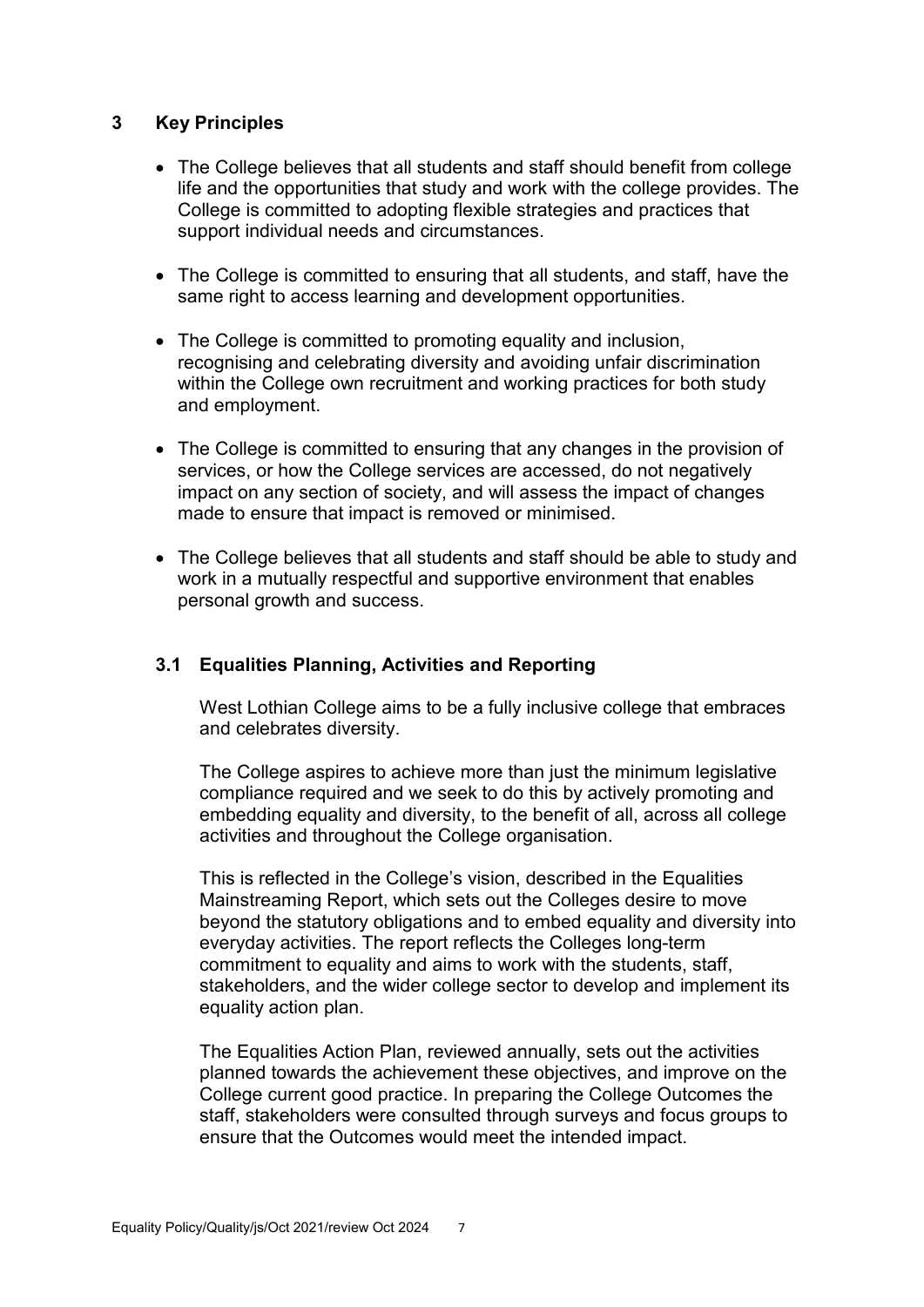#### **3.2 Inclusiveness and Widening Access**

The College will ensure that educational provision responds, as far as possible, to the diverse needs of students from a wide range of circumstances including, but not limited to:

- different sexes
- different racial ethnic and religious backgrounds
- those with specific learning difficulties and disabilities, physical and mobility difficulties
- sensory impairments and medical conditions
- rural isolation
- areas of deprivation
- additional caring responsibilities
- care experienced people
- transgender, non-binary and intersex people
- lesbian, gay and bisexual

Progress on the success of students with protected characteristics and work to reduce gender imbalances within vocational areas of study is progressed through the Equality Action Plan. The College will seek to understand the impact of gender intersectionality on the attainment of successful outcomes.

#### **3.3 Safeguarding Young People and Adults at Risk of Harm**

We recognise the College obligation to protect children, young people, and adults at risk of harm from instances of physical, emotional, sexual, or institutional harm whilst attending college.

Students attending college have the right to expect protection from harm from any individual(s) connected with the College and its business. Staff are required to respond proactively and protectively to alleged or actual incidents of harm.

To support students and staff, the College will ensure there are sufficient and appropriately qualified staff to respond to reported safeguarding issues and will ensure college procedures take account of individuals in this category.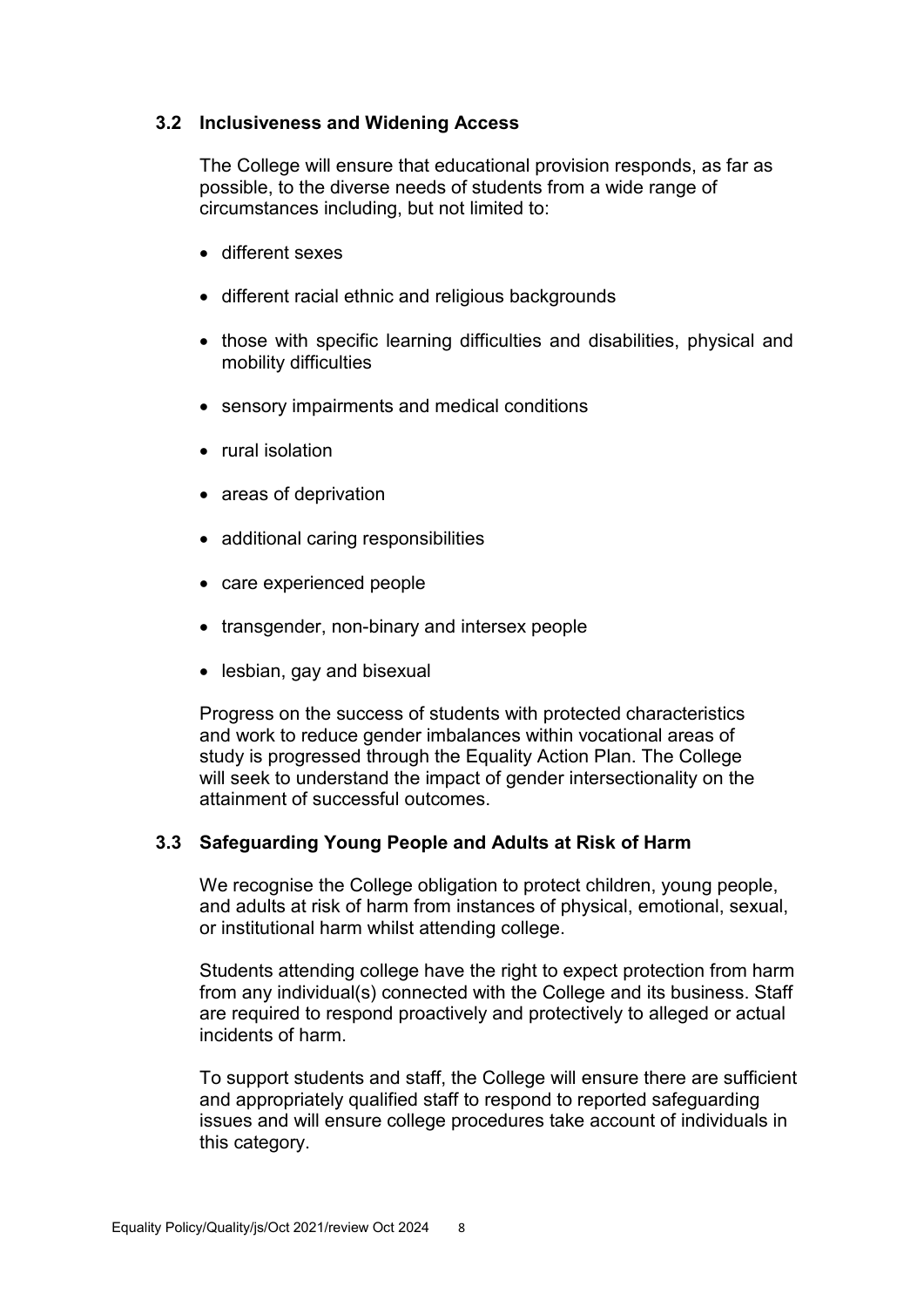#### **3.4 Care Experienced Learners**

Young people who have left care, or are looked after children, are statistically less likely to achieve positive outcomes at college. The College recognises its obligation to young people and to ensure that suitable support is in place to improve their chances of achieving their learning goals.

#### **3.5 Recruitment of Ex-Offenders**

We actively promote equality of opportunity for everyone and welcome applications, both as an employer and as a provider of education, from a wide range of candidates including those with criminal convictions. We undertake to treat all applicants fairly and not to discriminate unfairly against the subject of a Disclosure based on conviction or other information revealed. Having a criminal record will not necessarily debar any individual from working or studying at West Lothian College. This will be considered dependent on the nature of the position, together with the circumstances and background of the offences.

#### **3.6 Complaints**

Where an individual or group wishes to make a complaint that the College has not complied with the requirements of this policy, we will encourage them to make a complaint following the College Complaints Handling Policy and Procedure. The Complaints Procedure is freely available through the college website and the Student Association website. Details can be found at: [Strategies, Policies And Procedures |](https://www.west-lothian.ac.uk/corporate-and-governance/strategies-policies-and-procedures/)  [West Lothian College \(west-lothian.ac.uk\)](https://www.west-lothian.ac.uk/corporate-and-governance/strategies-policies-and-procedures/)

The Scottish Human Rights Commission (SHRC) provides useful information on where to get advice and support if someone feels they are a victim of discrimination or harassment but is unable to provide individual advice itself.

Scottish Human Rights website details: Home [| Scottish Human Rights](https://www.scottishhumanrights.com/)  **[Commission](https://www.scottishhumanrights.com/)** 

#### **3.7 Changes to Service and Policy Management**

West Lothian College ensures that any change to the College service or to the College strategies, policies, procedures or working practices are equality impact assessed prior to changes being implemented to ensure that they do not adversely discriminate against any particular group.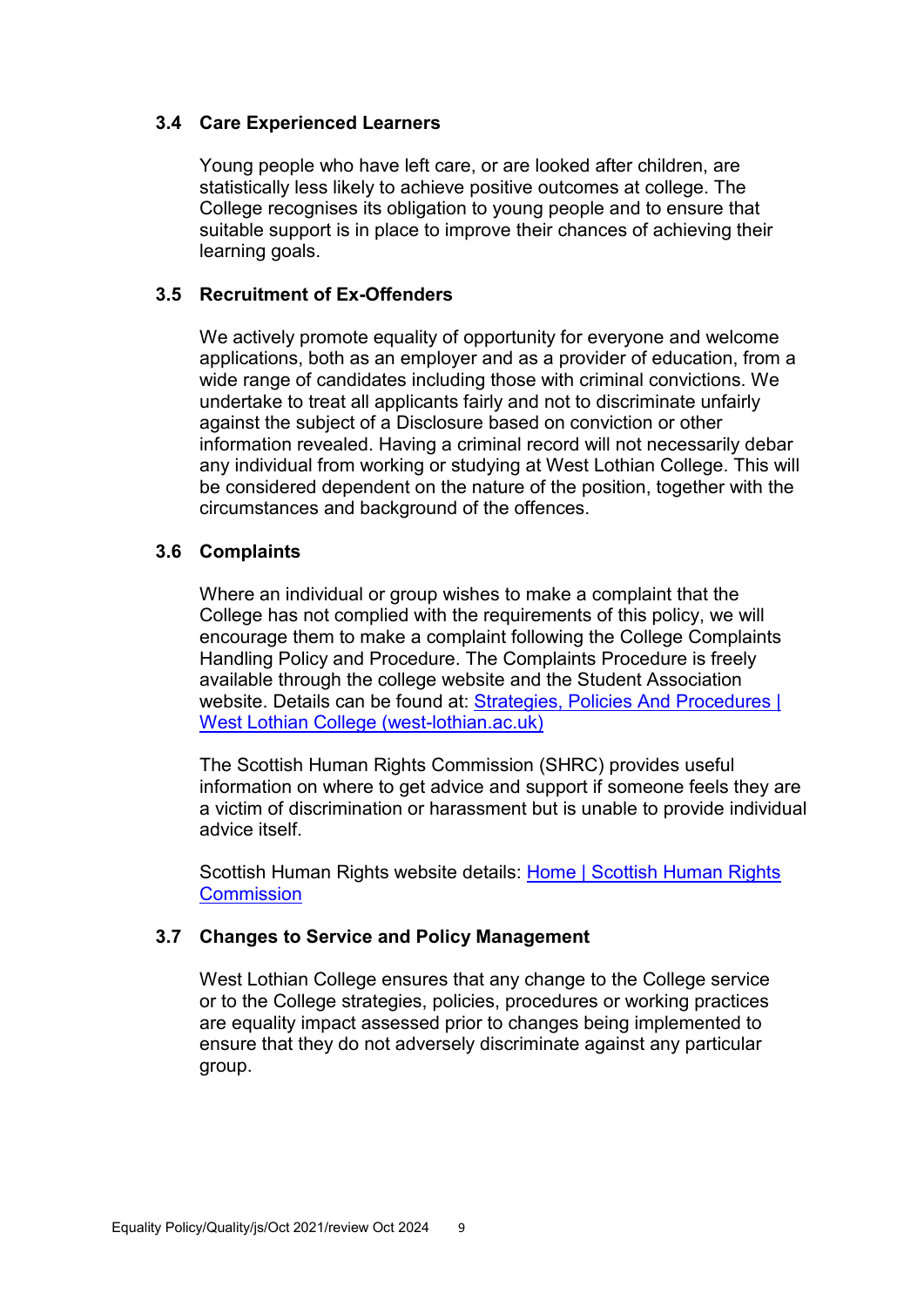#### **3.8 Reporting Duties**

**Monitoring report**: update to be published every four years thereafter.

**Mainstreaming Report**: to be updated and published annually.

**Equalities Action and Activities Plan**: Progress to be updated on an ongoing basis and reviewed annually.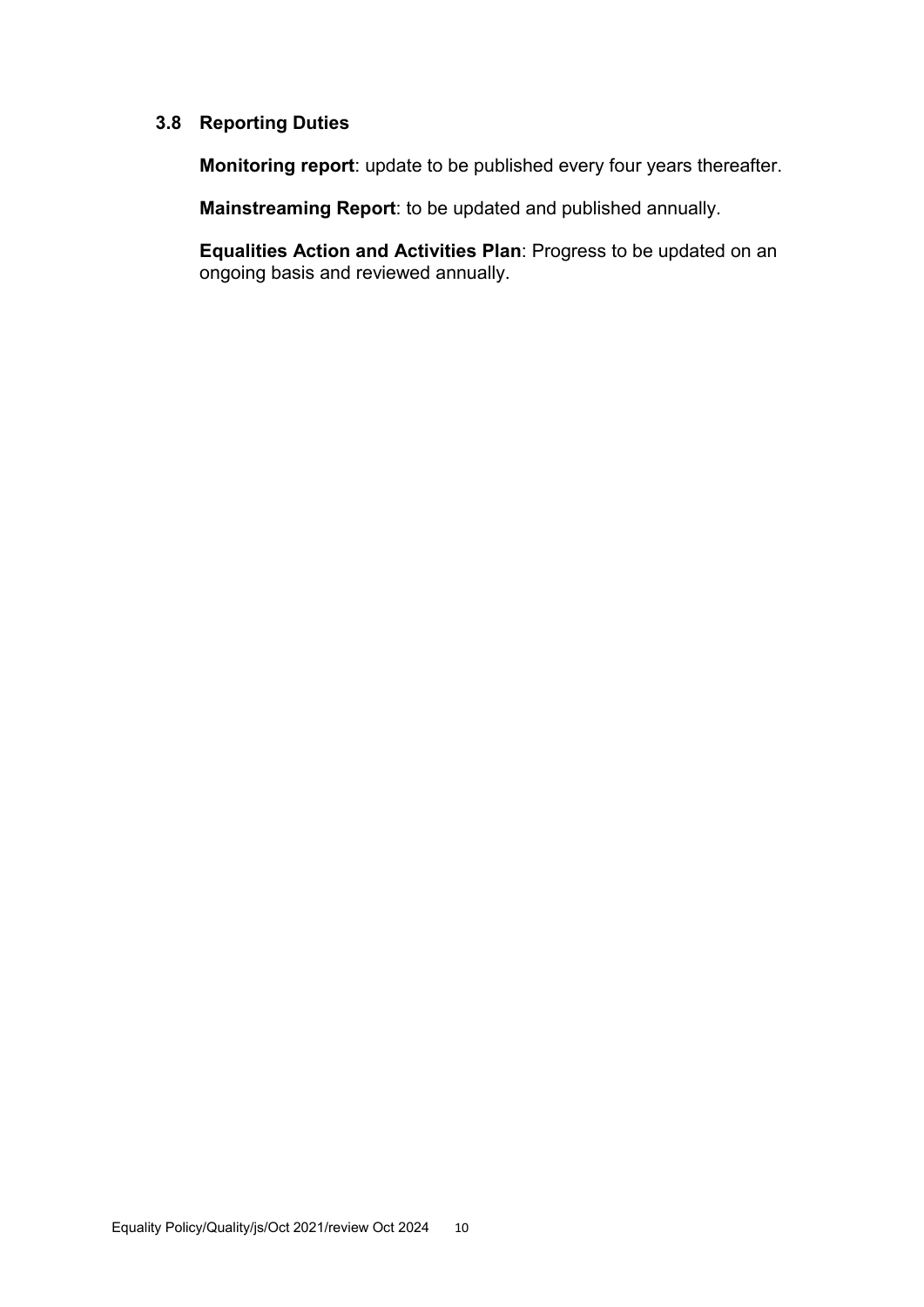#### **4 Responsibilities**

#### **Board of Governors**

The Board of Governors are responsible for making sure that the College complies with equality legislation, meets all its duties, and ensures that the Policy and the Equality Outcomes and Action Plan and its procedures are followed, and commitments detailed in this Policy are implemented.

#### **Principal and Chief Executive**

The Principal is responsible for giving a consistent and high-profile lead on equality issues, promoting equality inside and outside the College, and making sure that the Policy and the Single Equality Scheme and its procedures are followed.

#### **The Executive Leadership Team**

The Executive Leadership Team is responsible for putting the Policy and the Equality Outcomes and Action Plan into practice. Their role is to make sure that all staff are aware of their responsibilities and that they receive support and training in carrying these out. It is their responsibility to follow the relevant procedures and act against staff or learners who may be discriminating unlawfully. They are also responsible for ensuring that resources are made available to deliver the proposed action points.

#### **Equalities and Widening Access Committee**

The College's Equalities and Widening Access Committee includes representation from executive leadership team, Student Association, and all College managers. The Committee is responsible for overseeing the development, implementation and monitoring of this policy and the Equality Action Plan. The committee will also sign-off on Equality Impact Assessments by exception.

#### **Equalities and Widening Access Officer**

The Equalities and Widening Access Officer will ensure that students and staff are aware of this policy and their obligations under it, monitor and evaluate the progress of the policy and encourage positive action to address any areas of concern, and in addition provide advice and guidance and support any training where necessary.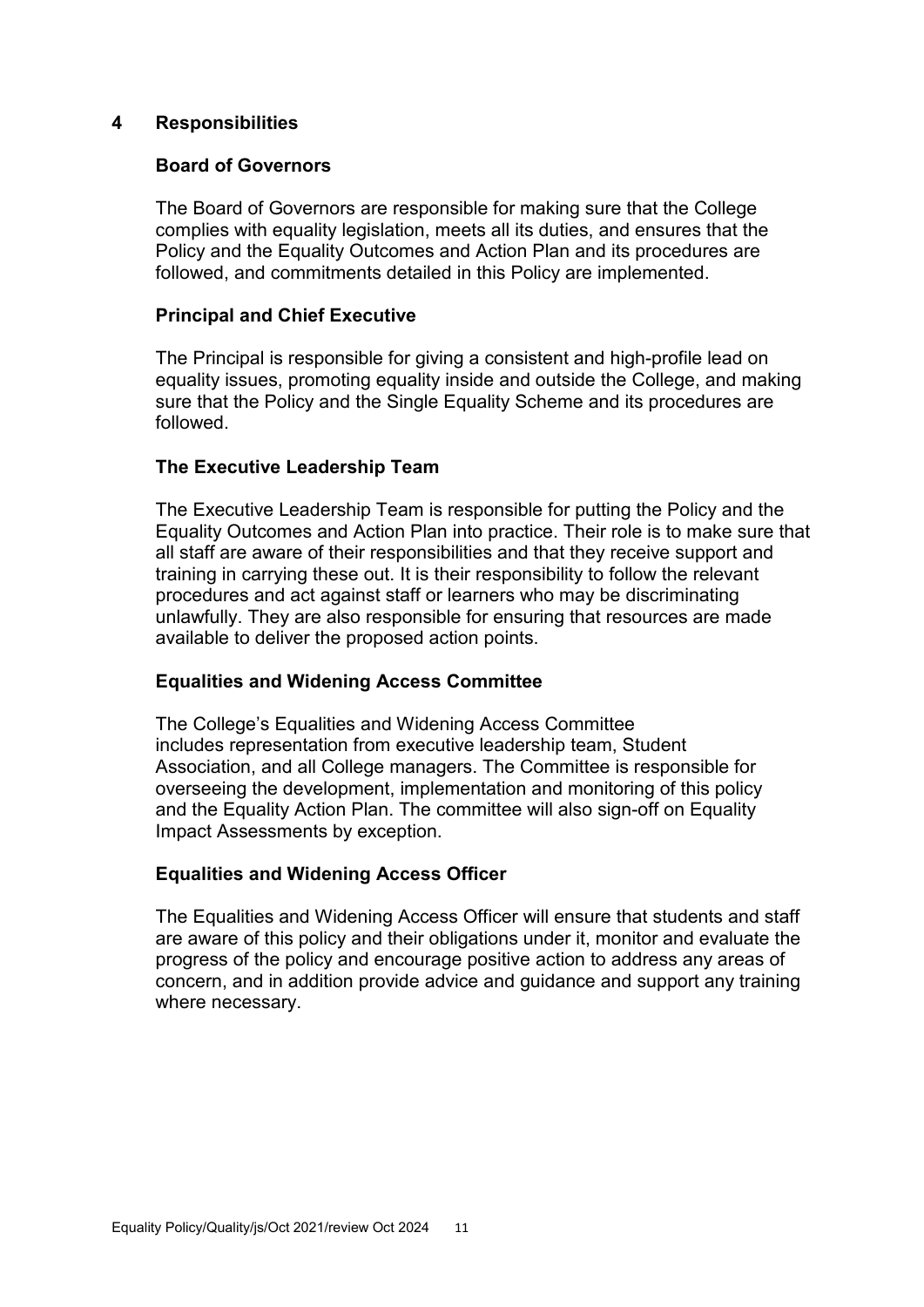#### **Managers**

All managers are responsible for embedding a culture that embraces equality of opportunity and celebrates and respects diversity. Managers will lead by example and challenge staff and students if inappropriate behaviour occurs. They also have a responsibility informally and, where necessary, formally managing discriminatory behaviour. They must ensure that they understand their responsibilities under equalities legislation. Where they have responsibility for academic matters, they are responsible for ensuring that equality and diversity are embedded within the curriculum.

#### **All Employees**

Employees have a duty to uphold this policy. Discrimination on the grounds of a person's age, disability, sex, gender reassignment, marital or civil partnership status, pregnancy and maternity, race, sexual orientation or religion and belief is not tolerated and is likely to be unlawful under equalities legislation and may lead to disciplinary action.

All staff are responsible for promoting and embracing equality and being able to recognise and tackle discrimination and harassment. All staff have a legal obligation and a personal responsibility for equality. Mandatory training modules on equality and diversity are provided by the institution for staff completion on an annual basis. Staff should ensure that they complete the training and attend relevant courses to enhance their understanding of the commitment to equality and diversity and the elimination of discrimination. Teaching staff should make effective use of opportunities to promote understanding of equality and diversity and associated legislation amongst their students.

#### **Students**

All students are responsible for promoting equality and good relations generally and should not discriminate against or harass others. Students should be aware of discrimination and/or harassment and feel able and supported to challenge or report it if they witness or experience it.

#### **Contractors and Service Providers**

All contractors and service providers on behalf of the College are responsible for adhering to this policy and any equality conditions in contracts or agreements. The College will ensure that the appropriate conditions are inserted in contracts or agreements with any external providers of services.

Individuals should be aware that if they harass another person because of their protected characteristic(s) they could be personally liable and may have to pay compensation themselves. This liability is separate from, and in addition to, any compensation that the College may be ordered to pay.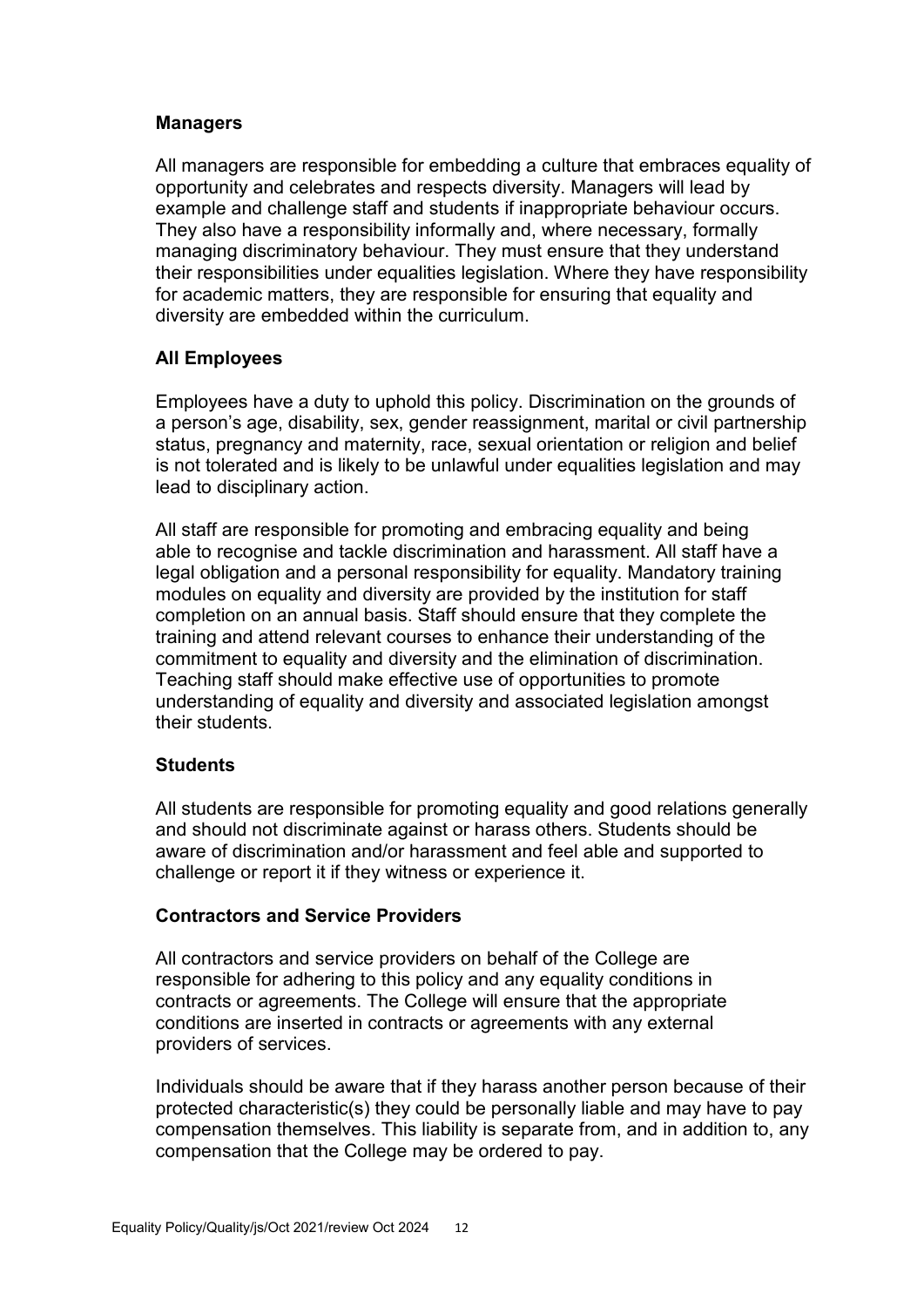#### **5 Related Internal Documents**

- Harassment Policy and Procedure
- Disciplinary Procedure
- Grievance Procedure
- Recruitment and Selection Policy
- Learner Agreement
- Staff Induction Handbook
- Student Positive Behaviour and Discipline Procedure
- Equalities Action Plan
- Safeguarding
- Corporate Parenting Plan
- Protection of Vulnerable Groups Policy Procedure (Staff)
- Protection of Vulnerable Groups Policy Procedure (Students)
- Procurement Strategy
- Performance Improvement Policy and Procedure
- Student Carer's Policy

Full copies of key policies are available via the [College website](https://www.west-lothian.ac.uk/corporate-and-governance/strategies-policies-and-procedures/) or by application to the Executive Office. Within the College, they are available to all staff on the College's Microsoft SharePoint intranet.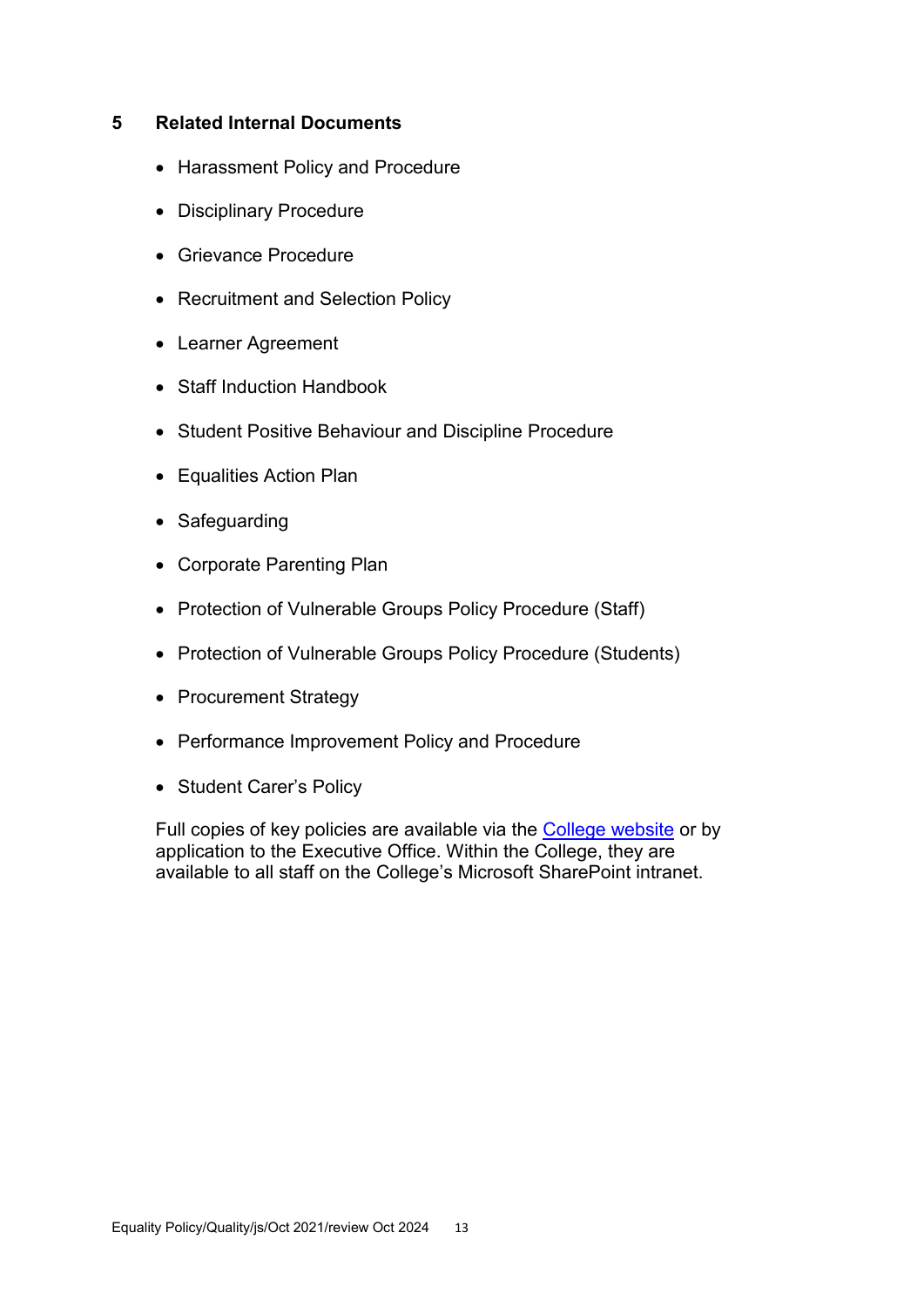## **6 Equality Impact Assessment (EIA)**

This is a systematic way of assessing a proposed service change, strategy, policy, or procedure which impacts directly or indirectly on staff or the users of college services (hereafter known as the Proposal).

The responsible manager must ensure that their Proposal does not adversely discriminate against any group or individual whether by way of their sex, gender reassignment, sexual orientation, marriage or civil partnership, pregnancy and maternity, disability, age, religion or belief, or race and does not contravene equalities legislation. In addition, the equality impact assessment should consider the impact the proposal may have on an individual or group because of aspects of their social circumstances including trade union membership, poverty and deprivation, criminal convictions, looked after children and care leavers.

The Proposal will be assessed for its impact on equality. The rapid impact assessment tool should be used by the manager in the early stages of Proposal formation to judge the impact it may have on individuals or groups of individuals. Where it is judged that there is the **potential** for negative impacts from the Proposal that cannot be simply rectified at the early planning/writing stage then a full impact assessment will be required before the Proposal can be approved. Where a Proposal has no relevance to the promotion of equality or where the impact is positive no further analysis of the Proposal's impact on equality is required. The Proposal along with the completed rapid impact assessment should be submitted for approval to the relevant committee, management or to the Board along with the completed EIA.

Where a Proposal has the **potential** to have a negative impact on equality issues it must be subject to a full EIA; the second stage of the process. A policy is deemed to have a potential impact on equality in all cases where it relates to access to any college services, funding or employment and will be subject to full equality impact assessment.

To complete a full EIA the author creates an EIA team and uses the template to impact assess the Proposal. The Proposal is then adjusted following the actions to be taken. The full EIA must be submitted to the relevant management team, committee, or the Board along with the draft Proposal.

#### **Policies**

Where a group of policies relate to a single service that is relevant to equalities an EIA may be conducted on the service and its policies in their entirety. The service manager must agree this approach with the College executive leadership team prior to commencement.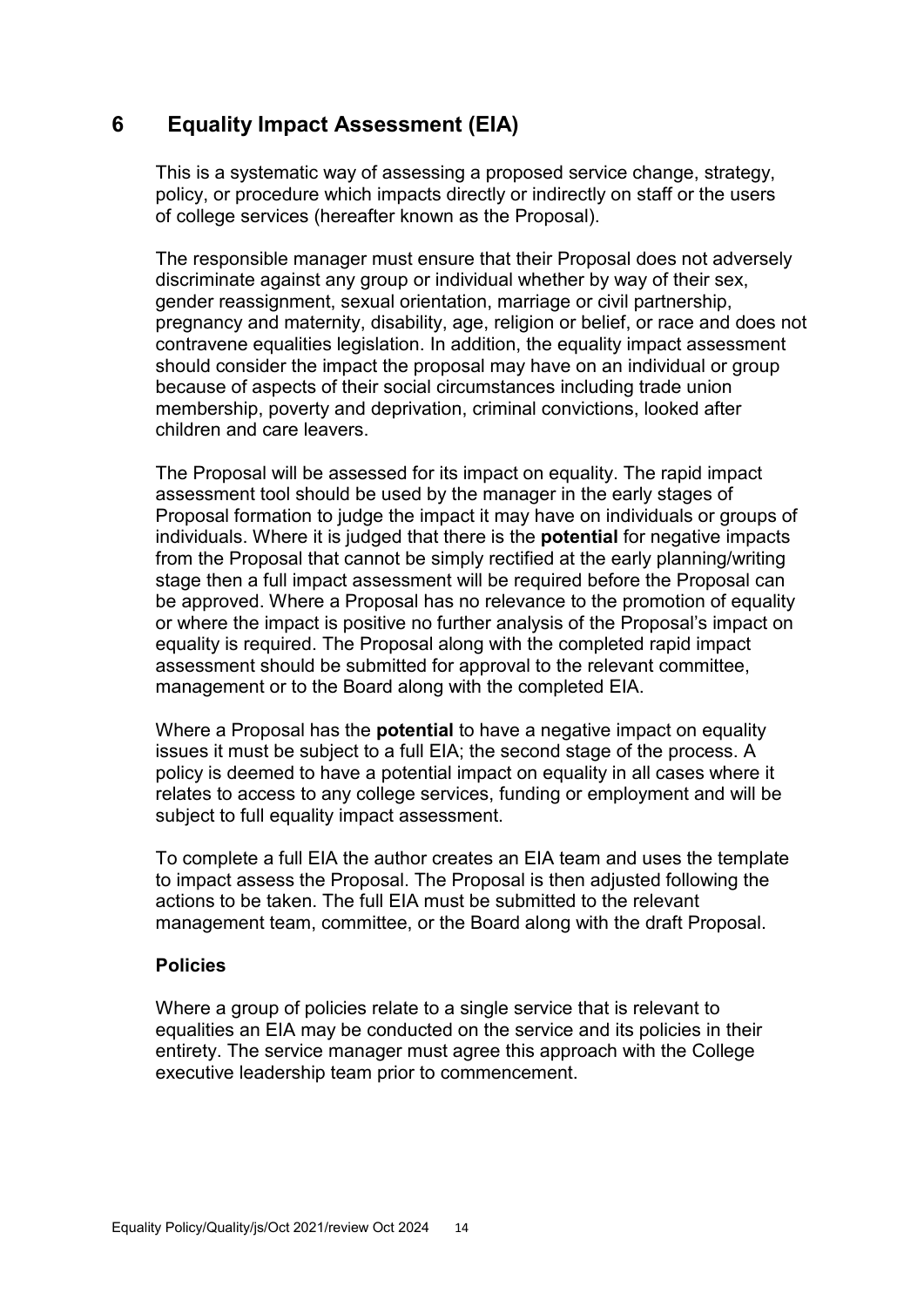college

## **Equality Impact Assessment**

EIA covers **strategies**, **policies, procedures, plans, provisions, criteria, functions, practices and activities, including decisions and the delivery of services**, but will be referred to hereinafter as 'policy/practice'.

| <b>Policy/Practice (name</b><br>or brief description):                                                                                                                                              | <b>Equality, Diversity and Inclusion Policy</b>                                                                                                                                                                                                                                                                                                                                                                                                                                                                                                                                                                                                                                                                                                                                     |
|-----------------------------------------------------------------------------------------------------------------------------------------------------------------------------------------------------|-------------------------------------------------------------------------------------------------------------------------------------------------------------------------------------------------------------------------------------------------------------------------------------------------------------------------------------------------------------------------------------------------------------------------------------------------------------------------------------------------------------------------------------------------------------------------------------------------------------------------------------------------------------------------------------------------------------------------------------------------------------------------------------|
| <b>Strategy/Policy</b><br>includes Equalities<br><b>Statement of</b><br><b>Inclusiveness? Yes</b>                                                                                                   | Text to be included in strategy/policy:<br><b>Statement of Inclusiveness</b><br>West Lothian College is an inclusive organisation and all<br>policies, procedures, strategies, plans, provisions,<br>criteria, functions, practices, and activities, including<br>decisions and the delivery of services are assessed to<br>consider the impact on staff and students covered by the<br>Equalities Act 2010 by the completion of an Equalities<br>Impact Assessment (EIA). Protected characteristics are<br>defined as age, disability, gender reassignment,<br>marriage, or civil partnership (in employment only),<br>pregnancy and maternity, race, religion or belief, sex,<br>sexual orientation.<br>Reason for Equality Impact Asessment (choose from the following options): |
| Proposed new<br>policy/practice<br>Proposed change to<br>an existing<br>policy/practice<br>Undertaking a review<br>$\bullet$<br>of an existing<br>policy/practice<br>Other (please give<br>detail): | Undertaking a review of an existing policy and making<br>relevant updates.                                                                                                                                                                                                                                                                                                                                                                                                                                                                                                                                                                                                                                                                                                          |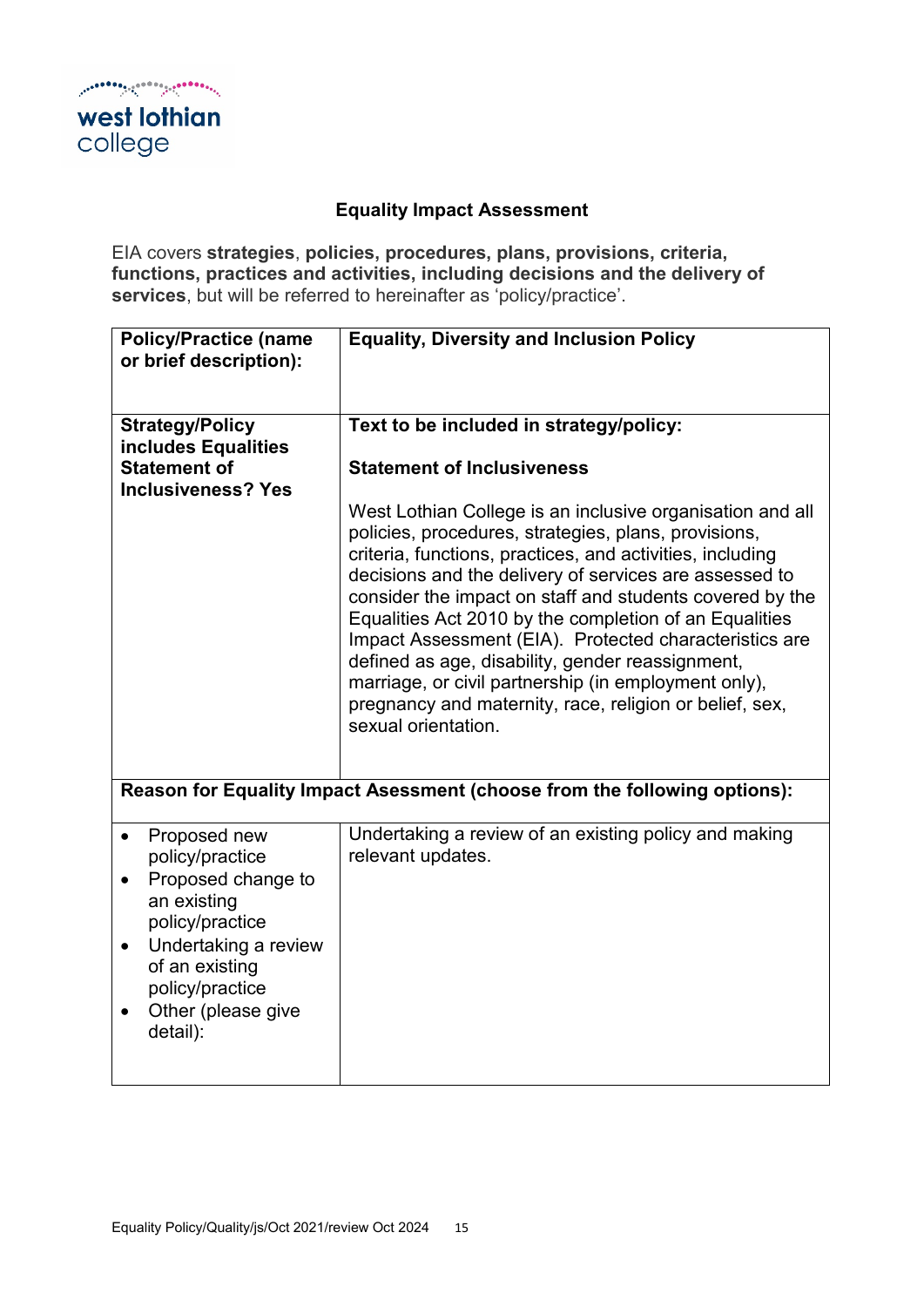| Person responsible for the policy area or practice:                                                                                                                                                                                      |                                                                                                                                                                                                                                                                            |  |
|------------------------------------------------------------------------------------------------------------------------------------------------------------------------------------------------------------------------------------------|----------------------------------------------------------------------------------------------------------------------------------------------------------------------------------------------------------------------------------------------------------------------------|--|
|                                                                                                                                                                                                                                          |                                                                                                                                                                                                                                                                            |  |
| Name:                                                                                                                                                                                                                                    | <b>Beth Brownlee</b>                                                                                                                                                                                                                                                       |  |
| Job title:                                                                                                                                                                                                                               | Head of Quality, Student Support and Learning<br><b>Resources</b>                                                                                                                                                                                                          |  |
|                                                                                                                                                                                                                                          | An Equality Impact Assessment must be carried out if the policy/practice:                                                                                                                                                                                                  |  |
| affects operational or strategic functions of the College<br>is relevant to the promotion of equality (in terms of the Public Sector Equality<br>$\bullet$<br>Duty 'needs' as set out in the Policy and Guidance)                        |                                                                                                                                                                                                                                                                            |  |
| Why the EIA is being<br>carried out                                                                                                                                                                                                      | The EIA is being carried out to ensure that the needs of<br>all staff, students, and visitors to the College, have been<br>considered, and that there is no detriment to an<br>individual, or group of individuals, who may have one or<br>more protected characteristics. |  |
| <b>Equality Groups</b><br>Relevant to the Policy/Practice, identify which of the undernoted equality groups are<br>impacted upon:                                                                                                        |                                                                                                                                                                                                                                                                            |  |
| Age<br>$\bullet$<br><b>Disability</b><br>race (including<br>ethnicity and<br>nationality)<br>religion or belief<br>sex<br>sexual orientation<br>gender<br>reassignment<br>pregnancy and<br>maternity<br>marriage or civil<br>partnership | All the equality groups are covered under the Policy to<br>ensure that there is no detriment to any individual or<br>group.<br>There is no negative impact on any of the noted groups.                                                                                     |  |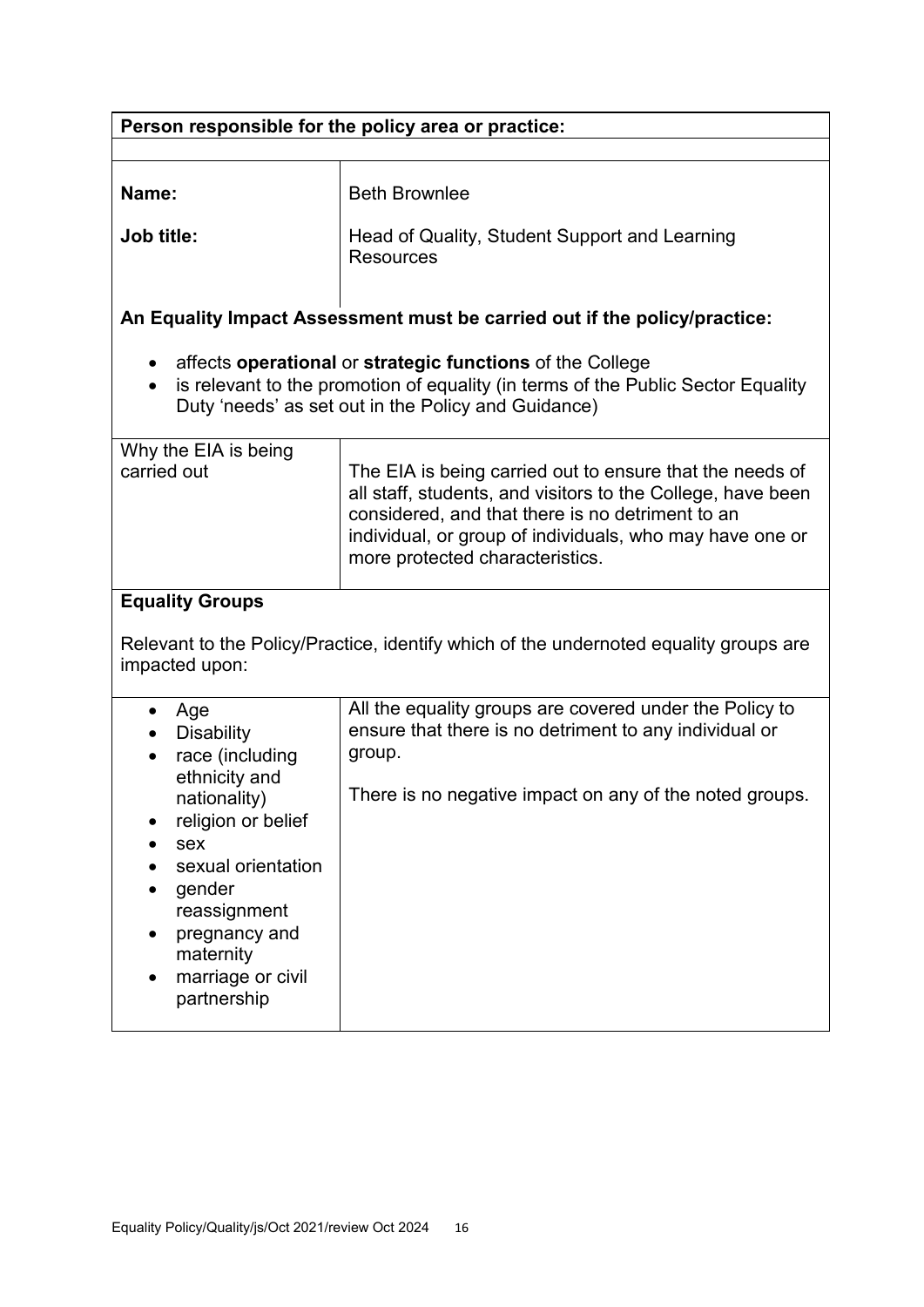# **Record your assessment against the following statements:**

| <b>Statement</b>                                                | <b>Equality assessment</b>                      |
|-----------------------------------------------------------------|-------------------------------------------------|
| Detail the evidence of the needs                                | Individual and or group needs are fully         |
| of the identified equality groups                               | addressed under the policy.                     |
| and any gaps in information                                     |                                                 |
|                                                                 |                                                 |
| Will application of this                                        | No. Updates made to the Policy will not have    |
| policy/practice lead to<br>discrimination (direct or indirect), | any adverse impact against any group.           |
| harassment, victimisation, less                                 |                                                 |
| favourable treatment for                                        |                                                 |
| particular equality groups?                                     |                                                 |
|                                                                 |                                                 |
| If yes, how will the                                            | Not applicable.                                 |
| policy/practice be changed to                                   |                                                 |
| contribute to advancing equality                                |                                                 |
| of opportunity                                                  |                                                 |
| State how this policy/practice will                             | The policy works to embed key equalities        |
| foster good relations:                                          | outcomes and principles across all areas of     |
|                                                                 | college work and across all persons working     |
|                                                                 | with and studying with the College.             |
| Will the policy/practice create                                 | <b>No</b>                                       |
| any barriers for any other                                      |                                                 |
| groups?                                                         |                                                 |
|                                                                 |                                                 |
| If yes, how will the<br>policy/practice be changed to           |                                                 |
| contribute to advancing equality                                |                                                 |
| of opportunity                                                  |                                                 |
|                                                                 |                                                 |
| Which equality groups or                                        | <b>Equalities and Widening Access Committee</b> |
| communities have been                                           |                                                 |
| consulted in the development                                    |                                                 |
| and review of this                                              |                                                 |
| policy/practice?                                                |                                                 |

| <b>Equality Impact Assessment Outcome</b><br>Select one of the College options below to indicate how the development/review of<br>the policy/practice will be progressed and state the rationale for the decision. (Delete<br>the options that do not apply): |                        |  |
|---------------------------------------------------------------------------------------------------------------------------------------------------------------------------------------------------------------------------------------------------------------|------------------------|--|
| <b>Option 1: No change required -</b><br>the assessment is that the<br>policy/practice is/will be robust.                                                                                                                                                     | No change is required. |  |